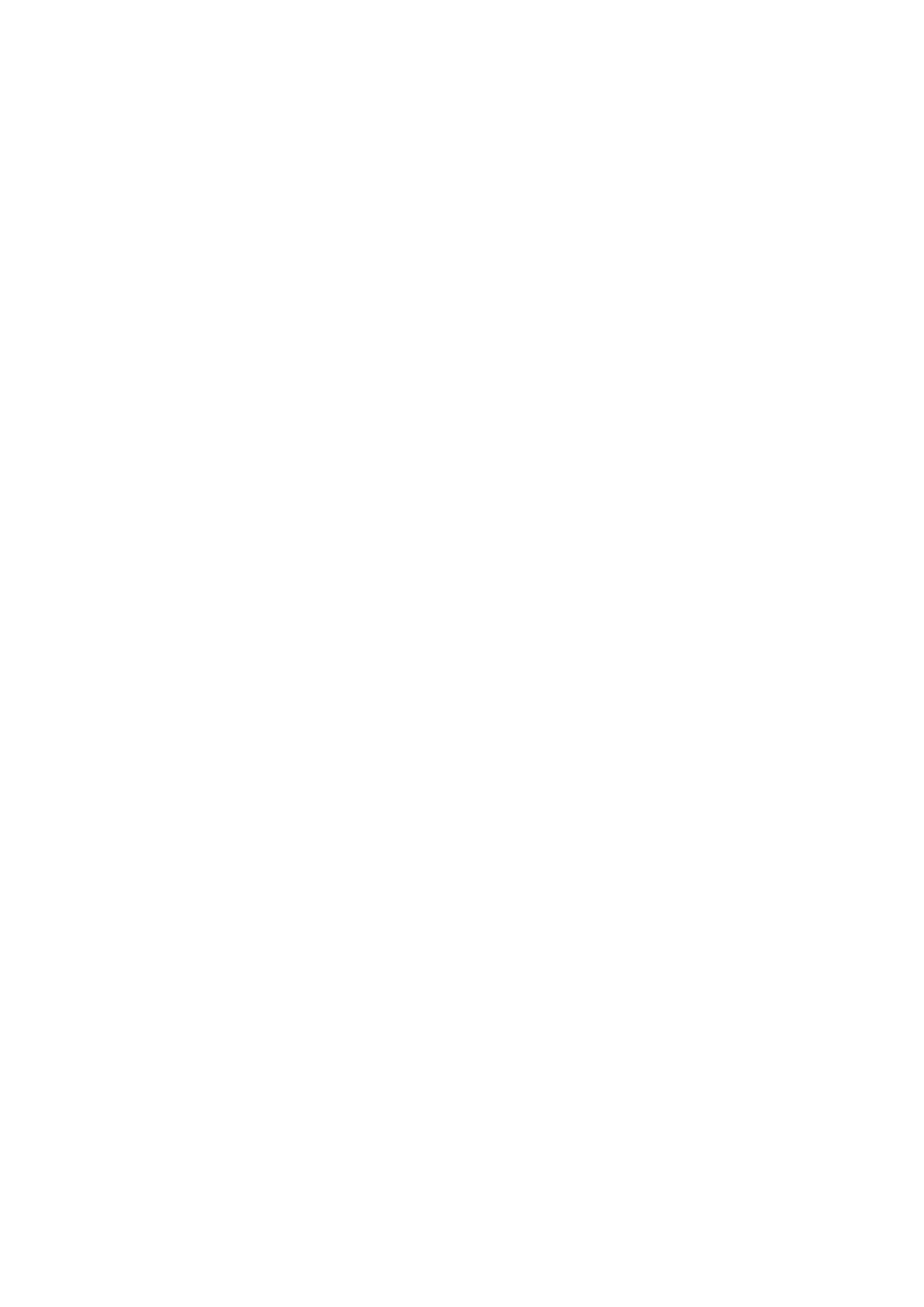

| Serial         | P/N             | Name                             | Qty in a Gearbox |
|----------------|-----------------|----------------------------------|------------------|
| $1\,$          | Q1701032        | bolt                             | $\overline{2}$   |
| $\overline{2}$ | Q40310          | Spring washer                    | 6                |
| 3              | JS180-1701040-1 | 1st shaft bearing cover          | $\mathbf{1}$     |
| $\overline{4}$ | GB5782-86       | Hexagon head bolts               | $\overline{4}$   |
| 5              | F500A-1802191   | 1st shaft bearing cover oil seal | $\mathbf{1}$     |
| 6              | 14311           | 1st shaft bearing cover gasket   | $\mathbf{1}$     |
| $\overline{7}$ | GB5783-86       | Small hexagon head bolts         | $\overline{2}$   |
| 8              | GB93-87         | Spring washer                    | 12               |
| 9              | GB889-80        | Hexagonal nylon ring lock nut    | 6                |
| 10             | GB95-85         | Washer                           | 6                |
| 11             | C01056          | Studs                            | 6                |
| 12             | GB21-76         | Small hexagon head bolts         | $\overline{2}$   |
| 13             | GB93-76         | Spring washer                    | $\overline{2}$   |
| 14             | GB889-80        | Hexagonal nylon ring lock nut    | $\mathbf{1}$     |
| 15             | JS180-1601022-1 | Gasket                           | $\mathbf 1$      |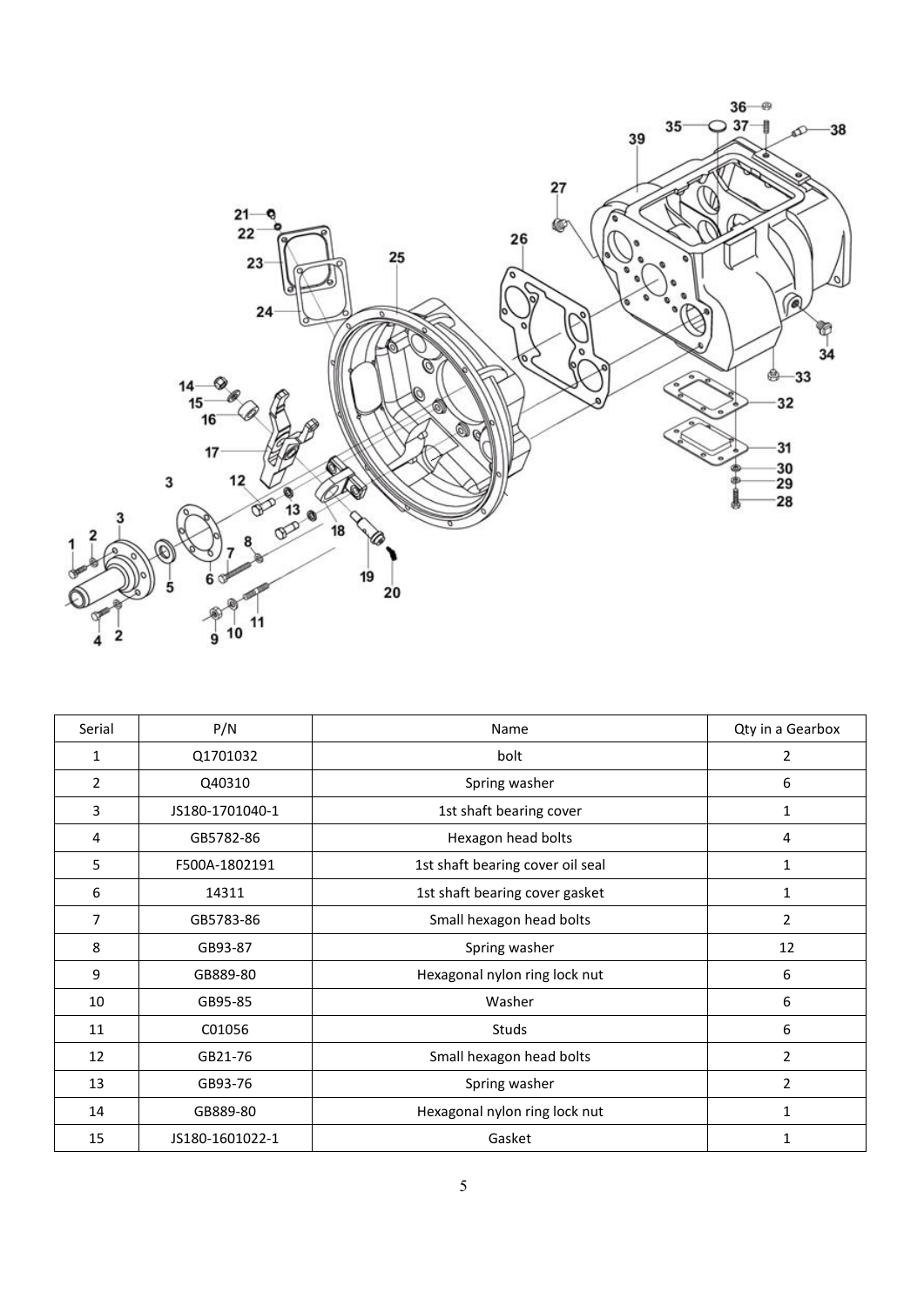| 16 | GE25ET-2RS       | Joint bearing              | $\mathbf{1}$   |  |
|----|------------------|----------------------------|----------------|--|
| 17 | JS180-1601021-1  | Fork                       | $\mathbf{1}$   |  |
| 18 | JS180-1601024-1  | T-plate                    | $\mathbf{1}$   |  |
| 19 | JS180-1601023-1  | Fork shaft                 | $\mathbf{1}$   |  |
| 20 | Q701B45          | Bend-type grease noozle    | $\mathbf{1}$   |  |
| 21 | Q150B1020        | Hexagon head bolts         | $\overline{4}$ |  |
| 22 | Q43010           | Spring washers             | $\overline{4}$ |  |
| 23 | JS180-1601016-1  | Clutch Hand Hole Cover     | $\mathbf{1}$   |  |
| 24 | JS180-1601017-1  | Clutch Hand Hole Cover Pad | $\mathbf{1}$   |  |
| 25 | JS180-1601015-1  | Clutch housing             | $\mathbf{1}$   |  |
| 26 | 20822            | Clutch housing gasket      | $\mathbf{1}$   |  |
| 27 | Q61304           | Square head conical plug   | $\mathbf{1}$   |  |
| 28 | GB21-76          | Small hexagon head bolts   | 8              |  |
| 29 | GB93-76          | Spring washer              | $\,8\,$        |  |
| 30 | Q40112           | Flat washer                | $\,8\,$        |  |
| 31 | 16596            | Bottom force window        | $\mathbf{1}$   |  |
| 32 | 16929            | Bottom force window pad    | $\mathbf 1$    |  |
| 33 | Q614B06          | Square head cone screw     | $\mathbf{1}$   |  |
| 34 | Q614B12          | Square head conical plug   | $\mathbf{1}$   |  |
| 35 | 14373            | Round magnet               | $\overline{3}$ |  |
| 36 | GB52-76          | Hexagon nut                | $\overline{2}$ |  |
| 37 | Q1231630         | Studs                      | $\overline{2}$ |  |
| 38 | 14334            | Rear cover pin             | $\overline{2}$ |  |
| 39 | 12JS160T-1701015 | <b>Transmission case</b>   | $\mathbf{1}$   |  |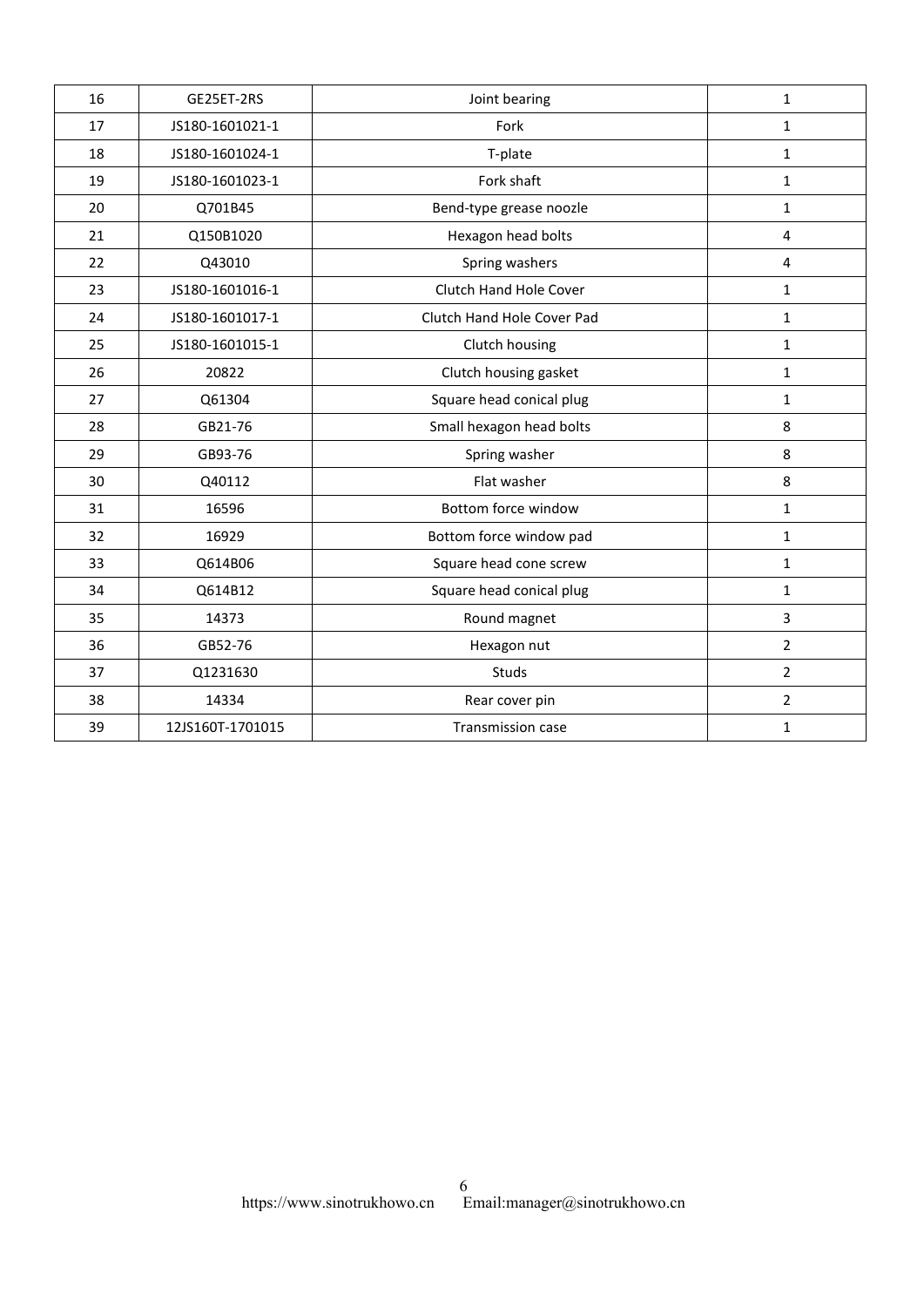

|        |                  | 12JS160T-1701100 2nd SHAFT ASSEMBLY |                  |
|--------|------------------|-------------------------------------|------------------|
| Serial | P/N              | Name                                | Qty in a Gearbox |
| 1      | 16763            | Stop ring                           | 6                |
| 2      | 12JS160T-1701108 | Sliding bush                        | 1                |
| 3      | 12JS160T-1701121 | 2nd shaft hexagonal keys            | 1                |
| 4      | 12JS160T-1701122 | 2nd shaft gear spline pad           | 5                |
| 5      | 12JS160T-1701123 | 2nd shaft gear septum               | 3                |
| 6      | 12JS160T-1701125 | 2nd shaft reverse gear gasket       | $\mathbf{1}$     |
| 7      | 12JS160T-1701170 | 1st & 2nd gear synchronizer         | $\mathbf{1}$     |
| 8      | 12JS160T-1701105 | 2nd shaft                           | 1                |
| 9      | 12JS160T-1701110 | 2nd shaft reverse gear              | 1                |
| 10     | 12JS160T-1701111 | 2nd shaft 1st gear                  | 1                |
| 11     | 12JS160T-1701112 | 2nd shaft second gear               | 1                |
| 12     | 12JS160T-1701113 | 2nd shaft third gear                | 1                |
| 13     | 12JS160T-1701114 | 2nd shaft four gears                | 1                |
| 14     | 12JS160T-1701115 | 2nd shaft fifth gear                | $\mathbf{1}$     |
| 15     | 12JS160T-1701116 | 1st shaft gear                      |                  |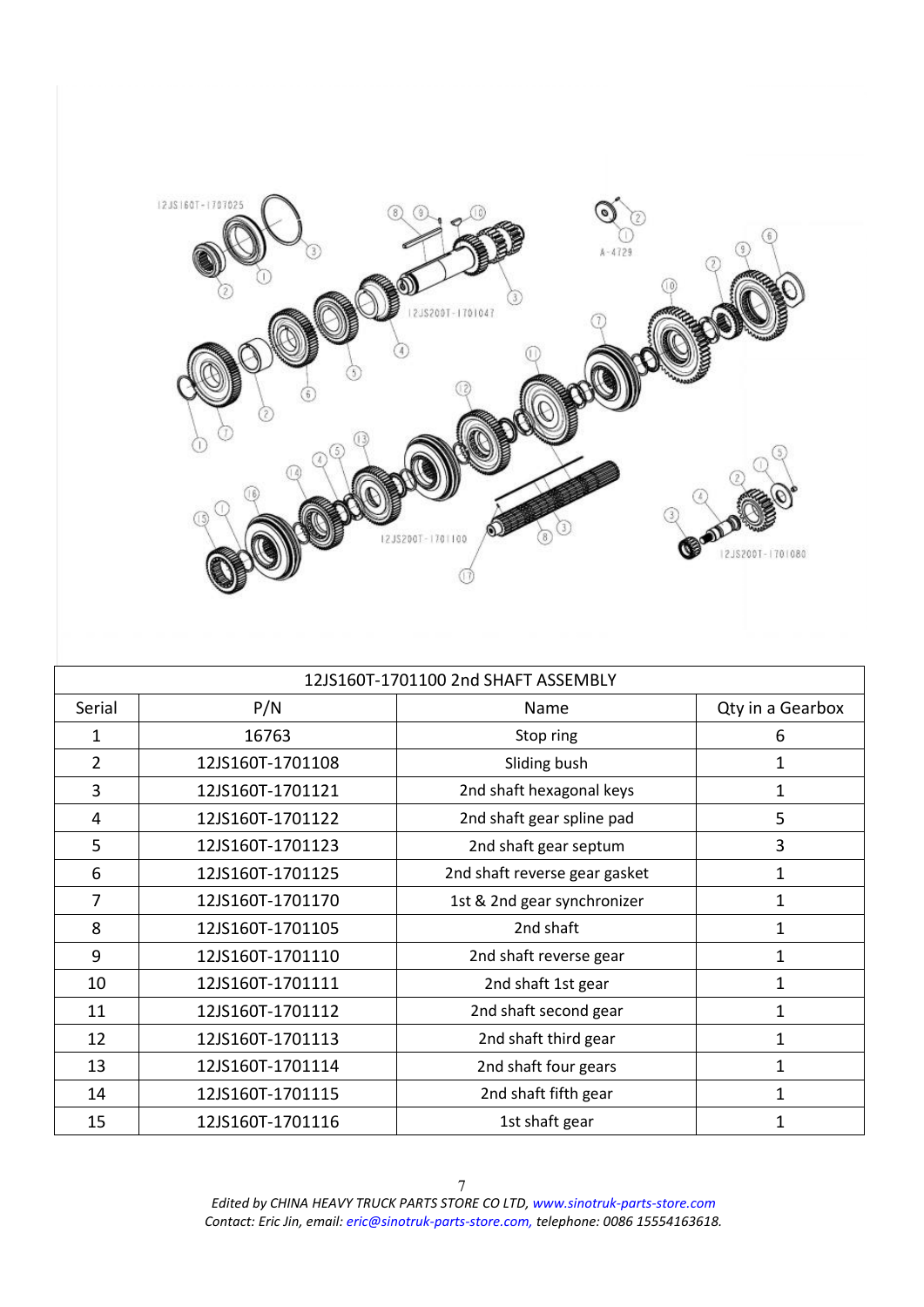| 16                      | JS130T-1701180   | 3rd & 4th gear synchronizer                      | $\overline{2}$   |
|-------------------------|------------------|--------------------------------------------------|------------------|
| 17                      | Q5280310         | Elastic cylindrical pins                         | 1                |
|                         |                  | 12JS160T-1701047 INTERMEDIATE SHAFT              |                  |
| Serial                  | P/N              | Name                                             | Qty in a Gearbox |
| 1                       | 19198            | Intermediate shaft stop ring                     | 1                |
| $\overline{2}$          | 12JS160T-1701057 | Spacer bush                                      | $\mathbf{1}$     |
| 3                       | 12JS160T-1701048 | Intermediate shaft                               | $\mathbf{1}$     |
| 4                       | 12JS160T-1701050 | Intermediate shaft third gear                    | $\mathbf{1}$     |
| 5                       | 12JS160T-1701051 | Intermediate shaft four gear                     | $\mathbf{1}$     |
| $\boldsymbol{6}$        | 12JS160T-1701052 | Intermediate shaft five gear                     | $\mathbf{1}$     |
| 7                       | 12JS160T-1701056 | Intermediate shaft drive gear                    | $\mathbf{1}$     |
| 8                       | 16JS200T-1701055 | Intermediate shaft square key                    | $\mathbf{1}$     |
| 9                       | Q5280514         | Elastic cylindrical pins                         | $\mathbf{1}$     |
| 10                      | $X-6-E$          | Semicircle key                                   | $\mathbf{1}$     |
|                         |                  | A-4729 INTERMEDIATE SHAFT BEARING PLATE ASSEMBLY |                  |
| Serial                  | P/N              | Name                                             | Qty in a Gearbox |
| 1                       | 19668            | Intermediate shaft bearing plate                 | 1                |
| $\overline{2}$          | Q5280514         | Elastic cylindrical pins                         | $\mathbf{1}$     |
|                         | 12JS160T-1701080 | REVERSE GEAR MIDDLE SHAFT ASSEMBLY               |                  |
| Serial                  | P/N              | Name                                             | Qty in a Gearbox |
| $\mathbf{1}$            | 12JS160T-1701084 | Cup-shaped reverse washer                        | 1                |
| $\overline{2}$          | 12JS160T-1701083 | Reverse gear middle gear                         | $\mathbf{1}$     |
| 3                       | DS100-1701085    | Needle roller bearings                           | $\mathbf{1}$     |
| $\overline{\mathbf{4}}$ | JS220-1701082    | Reverse gear middle shaft                        | $\mathbf{1}$     |
| 5                       | Q2821212         | Slotted flat end screw                           | $\mathbf{1}$     |
|                         | 12JS160T-1707025 | 2nd SHAFT BEARING ASSEMBLY                       |                  |
| Serial                  | P/N              | Name                                             | Qty in a Gearbox |
| $\mathbf{1}$            | 50118            | <b>Ball bearing</b>                              | $\mathbf{1}$     |
| $\overline{2}$          | 12JS160T-1701124 | <b>Bearing bearing</b>                           | $\mathbf{1}$     |
| 3                       | C01019           | Stop ring                                        | $\mathbf{1}$     |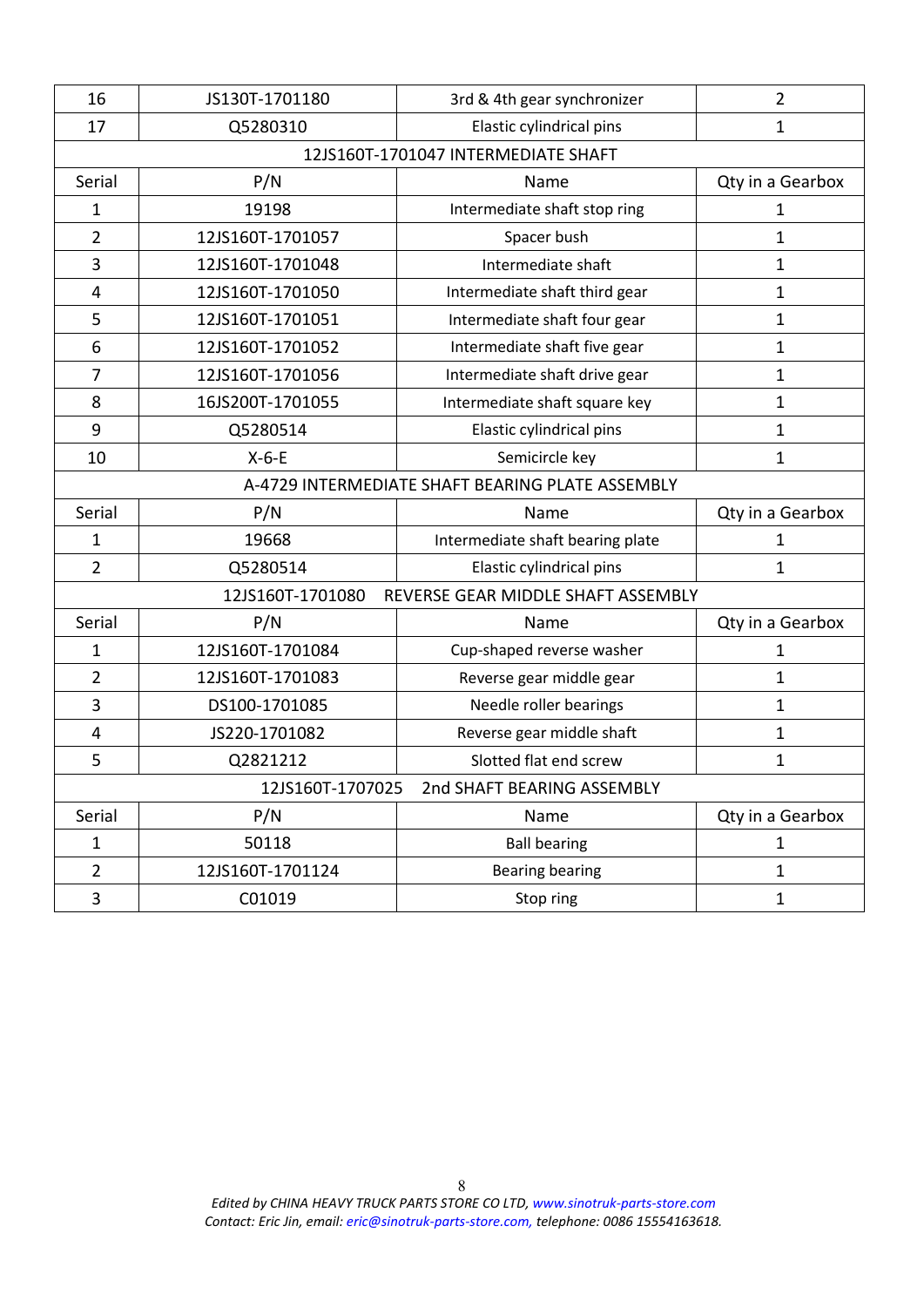

| <b>UPPER CAP</b> |                   |                           |                  |  |
|------------------|-------------------|---------------------------|------------------|--|
| Serial           | P/N               | Name                      | Qty in a Gearbox |  |
| 1                | F96084            | compressed spring         | 1                |  |
| 2                | Q361B10           | Hex nuts                  | $\overline{2}$   |  |
| 3                | Q40310            | Spring washers            | 2                |  |
| 4                | Q351B10           | Hexagonal nuts            | 2                |  |
| 5                | $X-1-603$         | Hex nuts                  | $\overline{2}$   |  |
| 6                | 1634              | Fork fork linkage pin     | 2                |  |
| 7                | 19 05G100BGB-T308 | Steel ball                | 3                |  |
| 8                | 12JS160T-1702015  | Upper cover               | $\mathbf{1}$     |  |
| 9                | 12 7G100BGB-T308  | Steel ball                | 4                |  |
| 10               | 11066             | <b>Studs</b>              | 4                |  |
| 11               | 12JS160T-1702054  | Five six file guide block | $\mathbf{1}$     |  |
| 12               | 3220              | Shift fork lock screw     | 5                |  |
| 13               | 12JS160T-1702055  | Reverse fork              | 1                |  |
| 14               | 12JS160T-1702064  | Fork shaft                | 2                |  |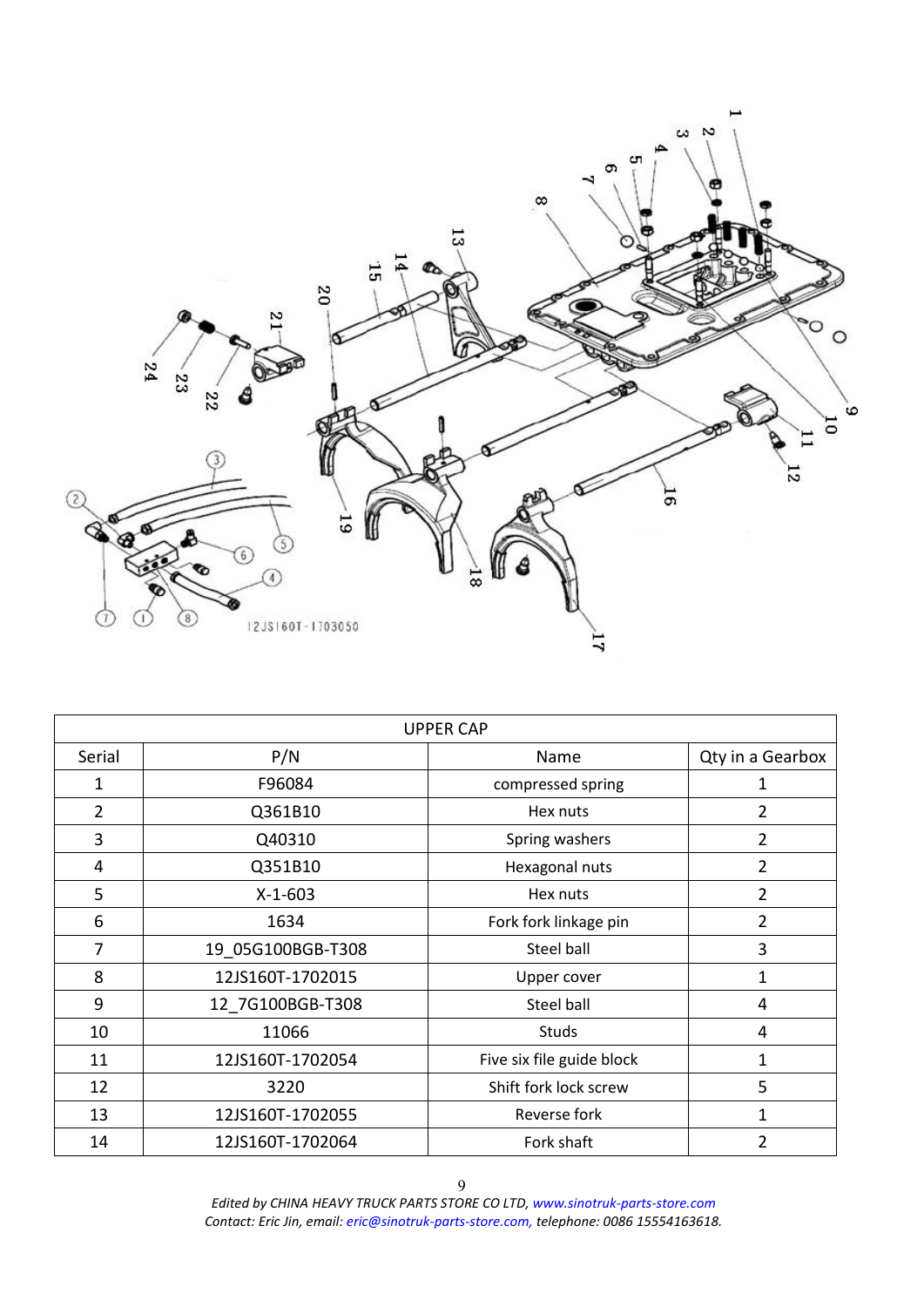| 15             | 12JS160T-1702063 | Reverse fork fork shaft<br>$\mathbf{1}$ |                  |
|----------------|------------------|-----------------------------------------|------------------|
| 16             | 12JS160T-1702066 | 5th 6th fork shaft                      | 1                |
| 17             | 12JS160T-1702058 | 5th 6th gears fork                      | 1                |
| 18             | 12JS160T-1702057 | 3rd 4th gears fork                      | 1                |
| 19             | 12JS160T-1702056 | 1st 2nd gear fork                       | 1                |
| 20             | Q5280630         | Elastic cylindrical pins                | 2                |
| 21             | 12JS160T-1702051 | Reverse guide block                     | 1                |
| 22             | DS100-1702061    | Reverse lock plunger                    | $\mathbf{1}$     |
| 23             | Mar-74           | Reverse lock spring                     | $\mathbf{1}$     |
| 24             | 8968             | Reverse lock plug                       | $\mathbf{1}$     |
|                |                  | 12JS160T-1703050 SINGLE H VALVE         |                  |
| Serial         | P/N              | Name                                    | Qty in a Gearbox |
| $\mathbf{1}$   | 7935             | Vent plug                               | 2                |
| $\overline{2}$ | 12845            | 90 degree elbow joint                   | $\mathbf{1}$     |
| 3              | 55511            | Air pipe                                | 1                |
| $\overline{4}$ | 55512            | 1<br>Air pipe                           |                  |
|                |                  |                                         |                  |
| 5              | 55521            | Air pipe                                | 1                |
| 6              | 12JS160T-1703021 | 90° connector                           | 1                |
| 7              | 12JS160T-1703051 | 90° connector                           | $\mathbf{1}$     |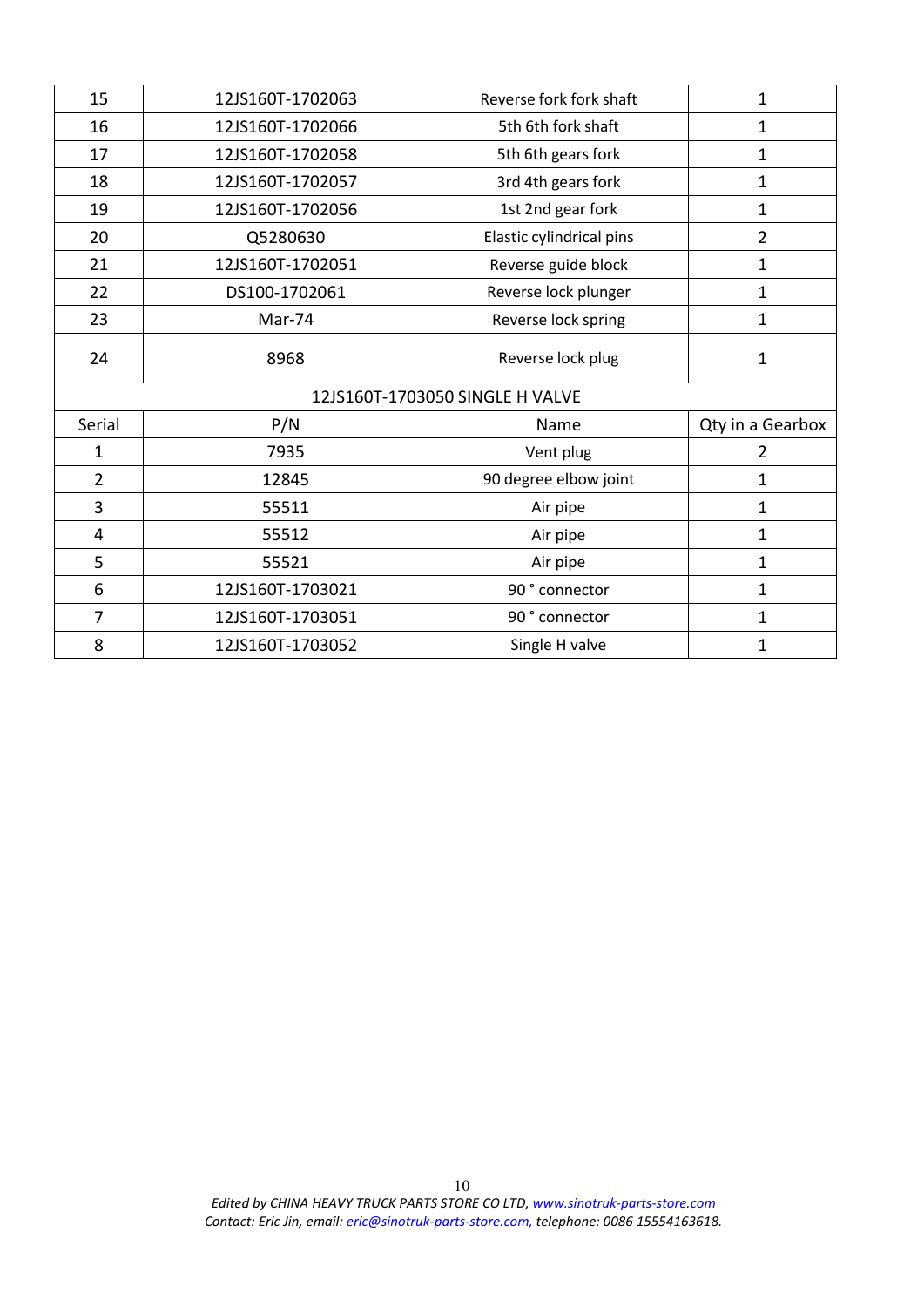

| Serial         | P/N       | Name                           | Qty in a Gearbox |
|----------------|-----------|--------------------------------|------------------|
| 1              | F96035-35 | Gear shift arm                 |                  |
| $\overline{2}$ | GB5785-86 | Small hexagon head bolts       |                  |
| 3              | GB93-87   | washer                         | 1                |
| 4              | GB6171-86 | Small hex nuts                 | 1                |
| 5              | F91444    | Oil seal                       |                  |
| 6              | Q150B1025 | Hexagon head bolts             | 5                |
| 7              | Q40310    | Spring washers                 | 5                |
| 8              | F91345    | Horizontal shift lever bushing | $\overline{2}$   |
| 9              | C03033-2  | End cover                      |                  |
| 10             | C03034-1  | <b>Baffle liner</b>            |                  |
| 11             | C03032-3  | Shift connector                |                  |
| 12             | C03031-1  | Spline bushing                 | 1                |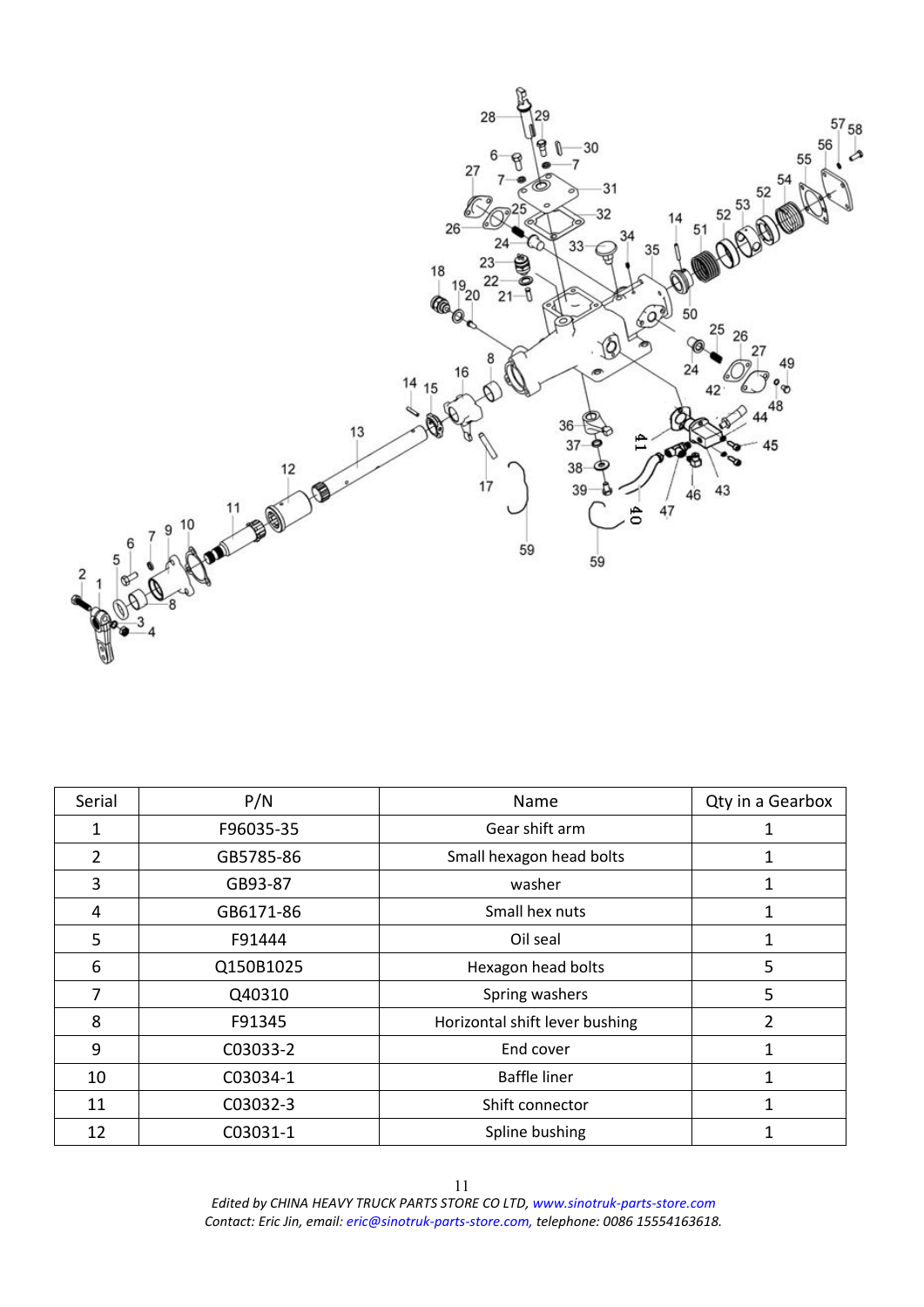| 13 | F99679-8         | Horizontal shift lever                          | $\mathbf{1}$   |
|----|------------------|-------------------------------------------------|----------------|
| 14 | GB879-76         | Elastic cylindrical pin                         | $\overline{2}$ |
| 15 | F99681           | Low reverse switch control block                | $\mathbf{1}$   |
| 16 | F99585-1         | Head                                            | $\mathbf{1}$   |
| 17 | C03030           | Cylindrical pin                                 | $\mathbf{1}$   |
| 18 | 99012710041-3    | Pressure switch (neutral)                       | 1              |
| 19 | Q72318T5         | Mattress                                        | 1              |
| 22 | C03015           | Mattress                                        | $\mathbf{1}$   |
| 23 | 79100710068-1    | Pressure switch (reverse gear)                  | $\mathbf{1}$   |
| 24 | F99670           | Positioning plunger                             | $\overline{2}$ |
| 25 | F96037-2         | compressed spring                               | $\overline{2}$ |
| 26 | F96140           | liner                                           | $\overline{2}$ |
| 27 | F96141           | Spring gland                                    | $\overline{2}$ |
| 28 | C03038-1         | Selector connector                              | $\mathbf{1}$   |
| 29 | C03040-1         | Positioning screw                               | $\overline{2}$ |
| 30 | Q5510628         | Flat key                                        | $\mathbf{1}$   |
| 31 | C03036-1         | Window cover                                    | $\mathbf{1}$   |
| 32 | C03037-1         | Window liner                                    | $\mathbf{1}$   |
| 33 | 15276            | Vent plug                                       | $\mathbf{1}$   |
| 34 | C03004           | Stop screw                                      | $\mathbf{1}$   |
| 35 | F96194-6-Y       | Double H manipulator housing                    | 1              |
| 36 | C03035-1         | Pick up head                                    | $\mathbf{1}$   |
| 37 | HG4-333-66       | O-ring                                          | $\mathbf{1}$   |
| 38 | C03039-1         | washer                                          | $\mathbf{1}$   |
| 39 | Q170B1016        | Hex head head with hole bolt                    | $\mathbf{1}$   |
| 40 | 55534            | Air pipe                                        | $\mathbf{1}$   |
| 41 | F91353           | Double H valve liner                            | 1              |
| 42 | 55512            | Air pipe                                        | $\mathbf{1}$   |
| 43 | 12JS160T-1703022 | Air control valve                               | $\mathbf{1}$   |
| 44 | GB93-76          | Spring washer 6                                 | $\overline{2}$ |
| 45 | GB70-76          | Hexagon socket head cap screws (M6 $\times$ 18) | $\overline{2}$ |
| 46 | 12JS160T-1703021 | 90 quick connector                              | $\overline{2}$ |
| 47 | C03052           | Connector                                       | $\mathbf{1}$   |
| 48 | GB859-76         | Spring washer                                   | 4              |
| 49 | GB21-76          | Small hexagon head bolts                        | 4              |
| 50 | F99675           | Locating ring                                   | $\mathbf{1}$   |
| 51 | F99983-1         | compressed spring                               | $\mathbf{1}$   |
| 52 | F99673           | spring chair                                    | $\overline{2}$ |
|    |                  |                                                 |                |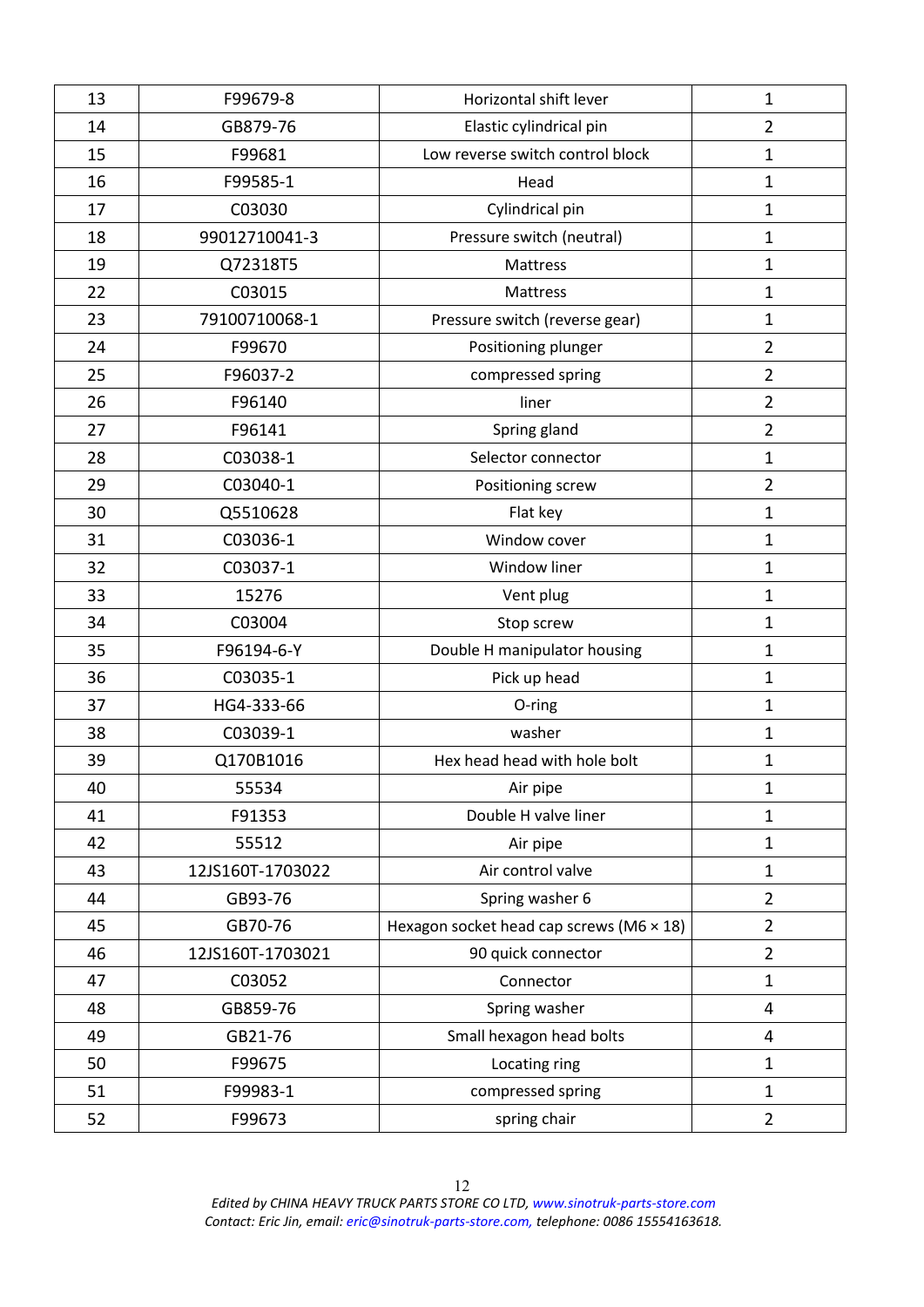| 53 | F99674   | Spring spacer                               |  |
|----|----------|---------------------------------------------|--|
| 54 | F96036-4 | compressed spring                           |  |
| 55 | F99672   | End pad                                     |  |
| 56 | F99666   | Side panel                                  |  |
| 57 | GB93-76  | Spring washer 8                             |  |
| 58 | GB21-76  | Small hexagon head bolts ( $M8 \times 22$ ) |  |
| 59 | 1819     | Wire $\Phi$ 1.2                             |  |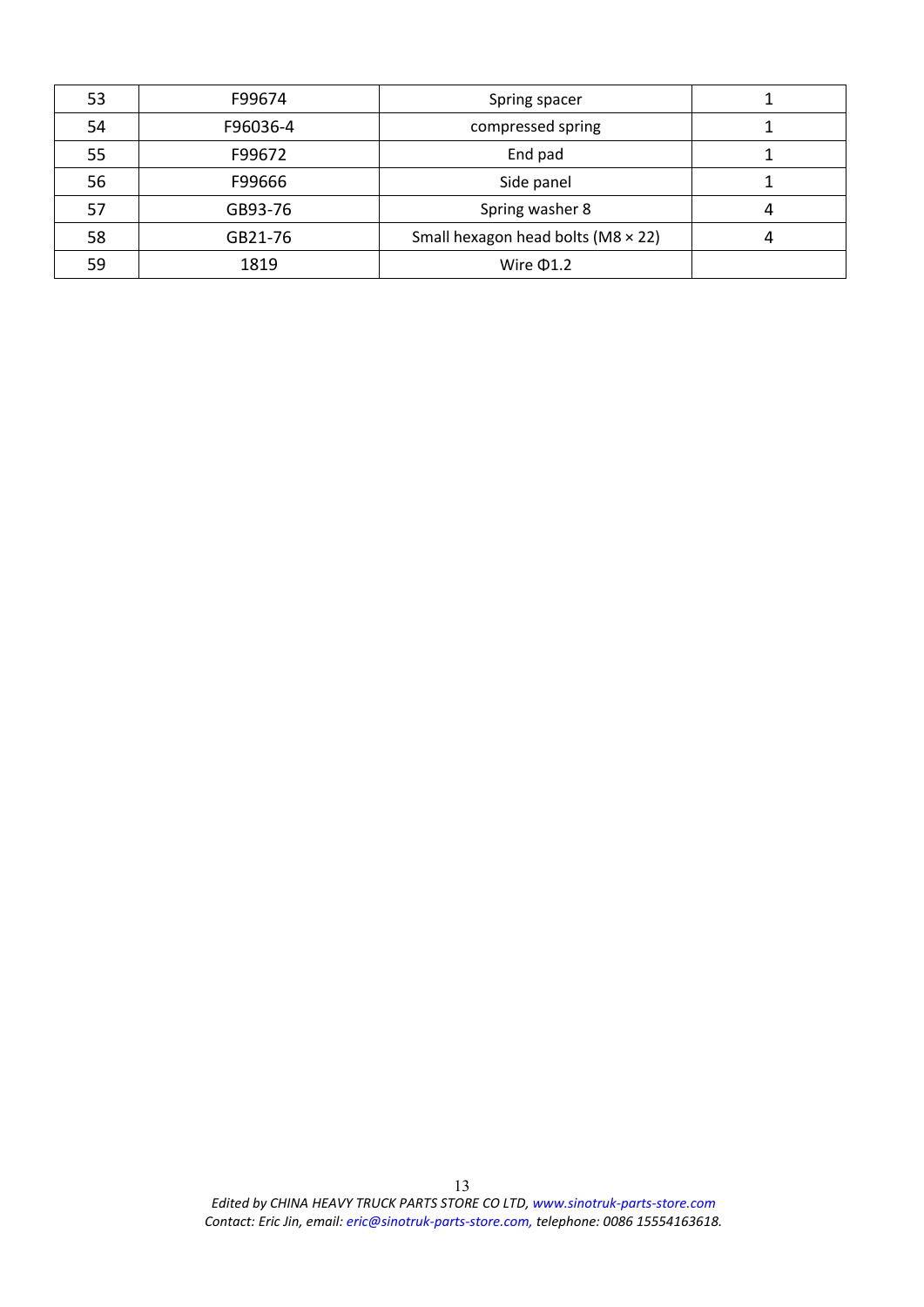

| 12JS160T-1707010 REAR CAP ASSEMBLY |                  |                                                |                  |
|------------------------------------|------------------|------------------------------------------------|------------------|
| Serial                             | P/N              | Name                                           | Qty in a Gearbox |
| 1                                  | 14347            | Gasket                                         |                  |
| 2                                  | 16775            | Fork                                           | 1                |
| 3                                  | 10JS160-1707052  | Lengthen middle shaft cover                    | 1                |
| 4                                  | 12JS160T-1707108 | Vice box main gear gear plate                  | 1                |
| 5                                  | 12JS160T-1707140 | Synchronizer assembly                          | $\mathbf{1}$     |
| 6                                  | 12JS160T-1707047 | Lengthened intermediate shaft welding assembly | $\mathbf{1}$     |
| 7                                  | 12JS160T-1707050 | Vice box middle shaft welding assembly         | 1                |
| 8                                  | 12JS160T-1707060 | Vice box cylinder assembly                     | $\mathbf{1}$     |
| 9                                  | 12JS160T-1707105 | Vice box spindle                               | 1                |
| 10                                 | 12JS160T-1707106 | Vice box spindle reduction gear                | 1                |
| 11                                 | 12JS160T-1707107 | Vice box spindle washer                        | $\mathbf{1}$     |
| 12                                 | 192311E          | Short cylindrical roller bearings              | $\overline{2}$   |
| 13                                 | A-C09008         | Bolt assembly                                  | 8                |
| 14                                 | A-C09009         | Bolt assembly                                  | 1                |
| 15                                 | C09033           | Hex head head                                  | $\mathbf{1}$     |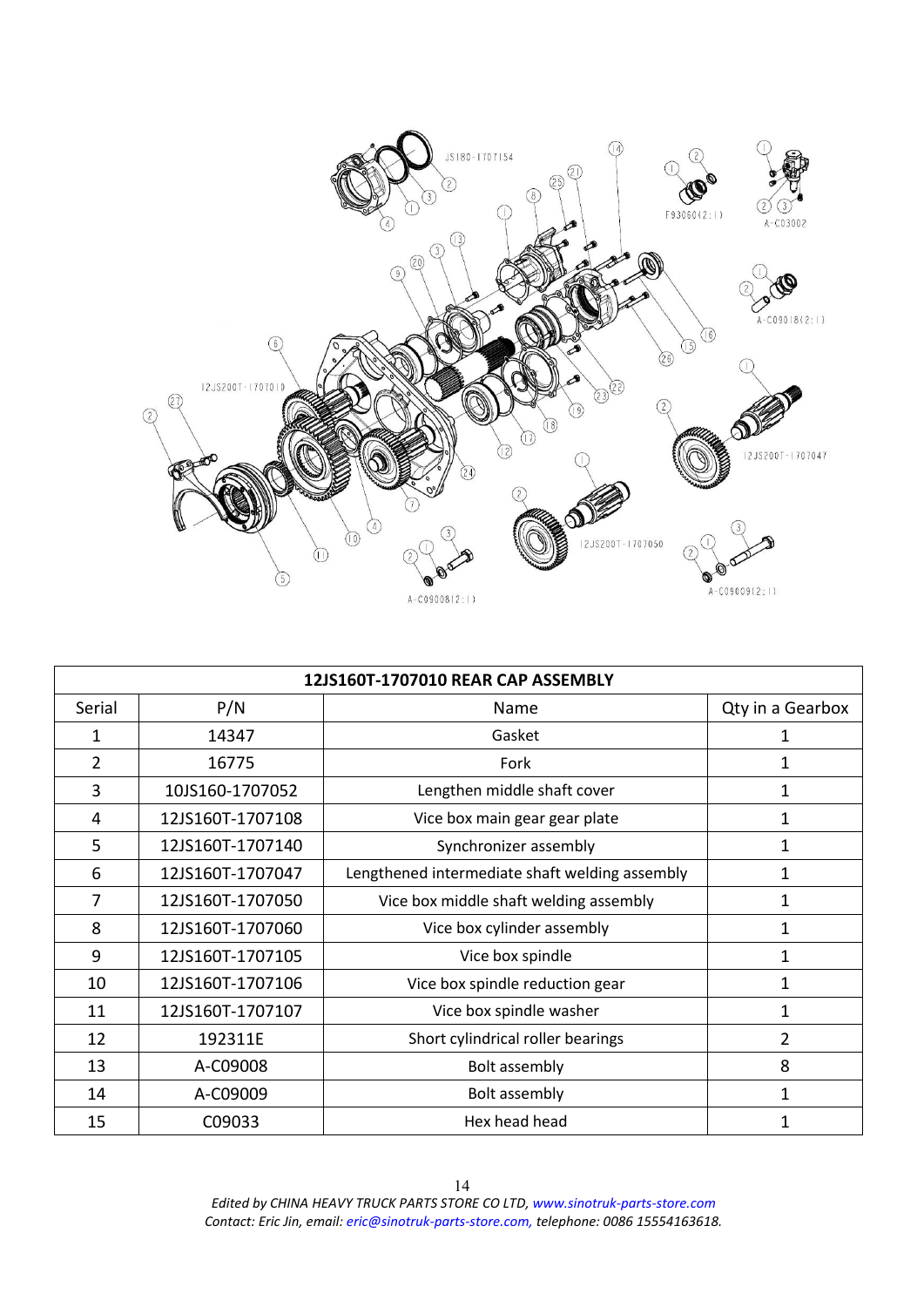| 16             | F96006            | Flange nut                                 | $\mathbf{1}$     |
|----------------|-------------------|--------------------------------------------|------------------|
| 17             | GB305-82-120-1297 | Stop ring                                  | $\overline{2}$   |
| 18             | JS180-1707051     | Stop ring                                  | $\overline{2}$   |
| 19             | JS180-1707052     | Vice box middle shaft cover                | 1                |
| 20             | JS180-1707053     | Vice-box intermediate shaft cover pad      | $\overline{2}$   |
| 21             | JS180-1707154     | Spindle rear bearing cap assembly          | 1                |
| 22             | JS180-1707156     | Spindle rear bearing cap gasket            | $\mathbf{1}$     |
| 23             | JS200-1707109     | <b>Tapered Roller Bearings</b>             | $\mathbf{1}$     |
| 24             | JS220-1707015     | Back cover shell                           | $\mathbf{1}$     |
|                | JS180-1707154     | <b>1ST SHAFT REAR BEARING CAB ASSEMBLY</b> |                  |
| Serial         | P/N               | Name                                       | Qty in a Gearbox |
| $\mathbf{1}$   | 7992              | <b>Odometer Passive gear bushings</b>      | $\mathbf 1$      |
| $\overline{2}$ | 19109             | Oil seal                                   | $\mathbf 1$      |
| 3              | C01032            | 1st shaft rear bearing cover oil seal      | $\mathbf{1}$     |
| 4              | JS180-1707155     | 1st shaft rear bearing cover               | $\mathbf{1}$     |
|                |                   | A-C09009 BOLT ASSEMBLY                     |                  |
| Serial         | P/N               | Name                                       | Qty in a Gearbox |
| $\mathbf{1}$   | 17106             | Copper washers                             | 1                |
| $\overline{2}$ | 19709             | Gland                                      | 1                |
| 3              | Q150B1075         | Hexagon head bolts                         | 1                |
|                |                   | <b>BOLT ASSEMBLY</b><br>A-C09008           |                  |
| Serial         | P/N               | Name                                       | Qty in a Gearbox |
| $\mathbf{1}$   | 17106             | Copper washers                             | 1                |
| $\overline{2}$ | 19709             | Gland                                      | $\mathbf{1}$     |
| 3              | Q150B1032M        | Precoated hexagon head bolts               | 1                |
|                |                   | 12JS160T-1707050                           |                  |
| Serial         | P/N               | Name                                       | Qty in a Gearbox |
| $\mathbf{1}$   | 12JS160T-1707051  | Vice box intermediate shaft                | $\mathbf{1}$     |
| $\overline{2}$ | 12JS160T-1707056  | Vice box intermediate shaft drive gear     | $\mathbf{1}$     |
|                |                   | 12JS160T-1707047 ASSEMBLY P/N              |                  |
| Serial         | P/N               | Name                                       | Qty in a Gearbox |
| $\mathbf{1}$   | 12JS160T-1707048  | Vice box lengthened intermediate shaft     | 1                |
| $\overline{2}$ | 12JS160T-1707056  | Vice box intermediate shaft drive gear     | $\mathbf{1}$     |
|                |                   | A-C03002-11 ASSEMBLY P/N                   |                  |
| Serial         | P/N               | Name                                       | Qty in a Gearbox |
|                |                   |                                            |                  |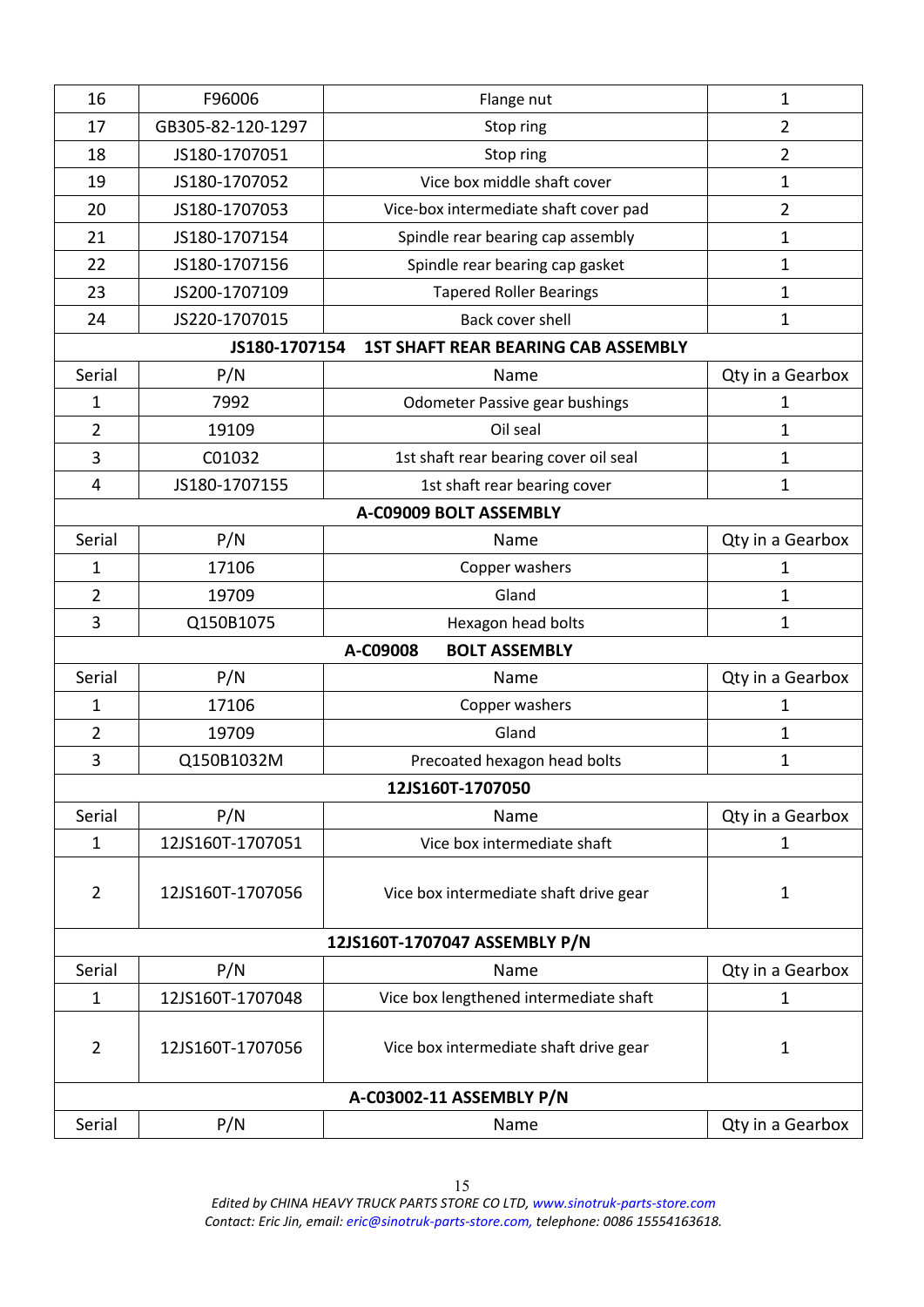|        | 54015             | Plug                          |                  |
|--------|-------------------|-------------------------------|------------------|
|        | A-4740-1          | Air filter regulator assembly |                  |
|        | Q618B01           | Hexagon head conical plug     |                  |
|        |                   | <b>ASSEMBLY P/N</b><br>F93060 |                  |
| Serial | P/N               | Name                          | Qty in a Gearbox |
|        | F91005-1          | Odometer joint                |                  |
|        | HG4-333-66-12X1.9 | O-ring                        |                  |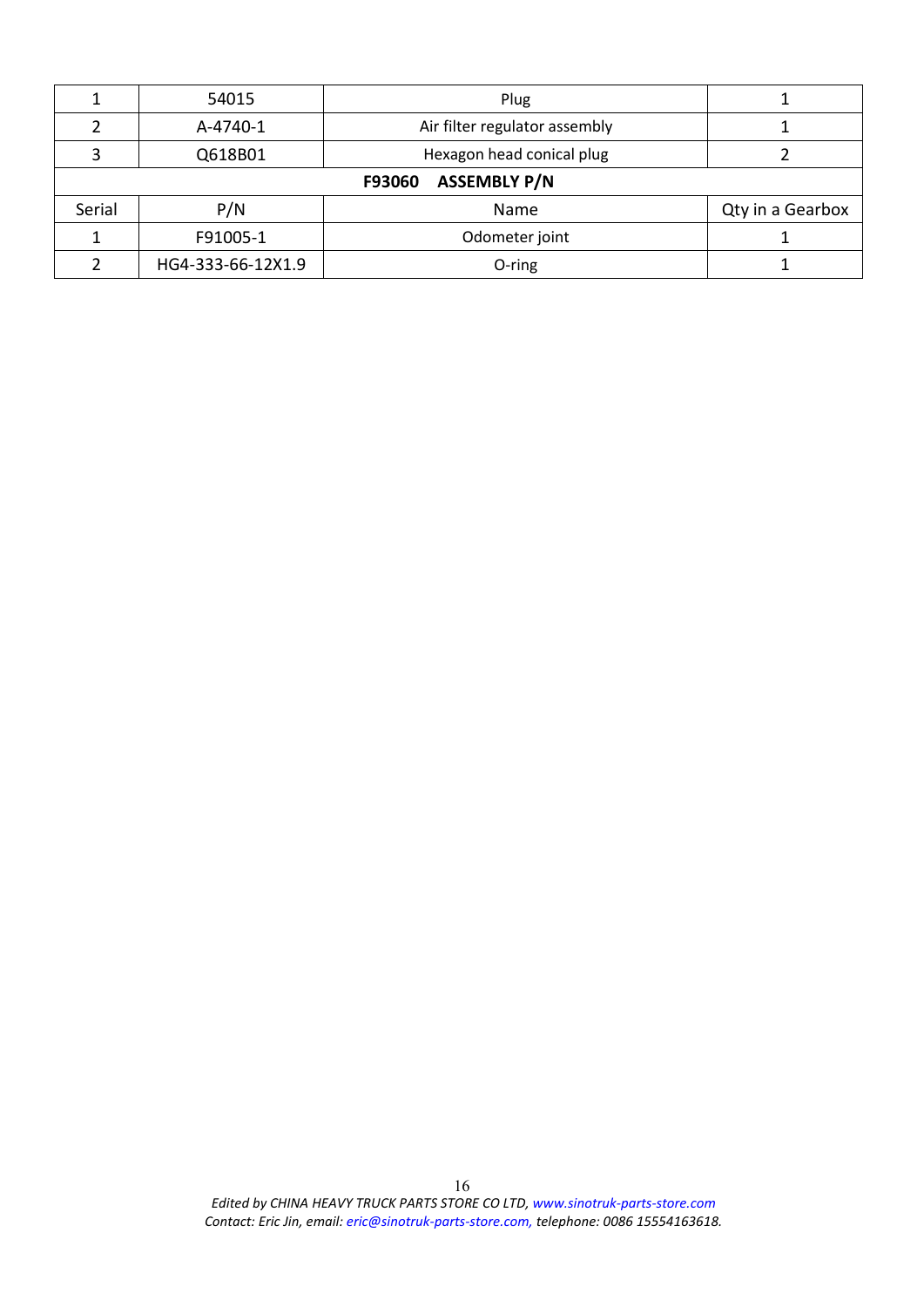$\circ$ 2 ىئ  $\mathcal{Q}$ Ç Ó  $\infty$ 

| Serial | P/N            | Name                                 | Qty in a Gearbox |
|--------|----------------|--------------------------------------|------------------|
|        | Q14210115      | Hexagon head bolts and spring washer |                  |
| C      | 14349          | Cylinder head gasket                 |                  |
| 3      | 14344          | O-ring                               |                  |
| 4      | QH70-4211407-1 | Center position cylinder head        |                  |
| 5      | Q901           | Normally open vent plug              |                  |
| 6      | QH70-4211402-2 | Intermediate position cylinder       |                  |
|        | Q43117         | Shaft with elastic ring              |                  |
| 8      | 14765          | O-ring                               |                  |
| 9      | QH70-4211406-1 | Piston connection shaft              |                  |
| 10     | QH70-4211404   | Locating ring                        |                  |
| 11     | 14344          | O-ring                               |                  |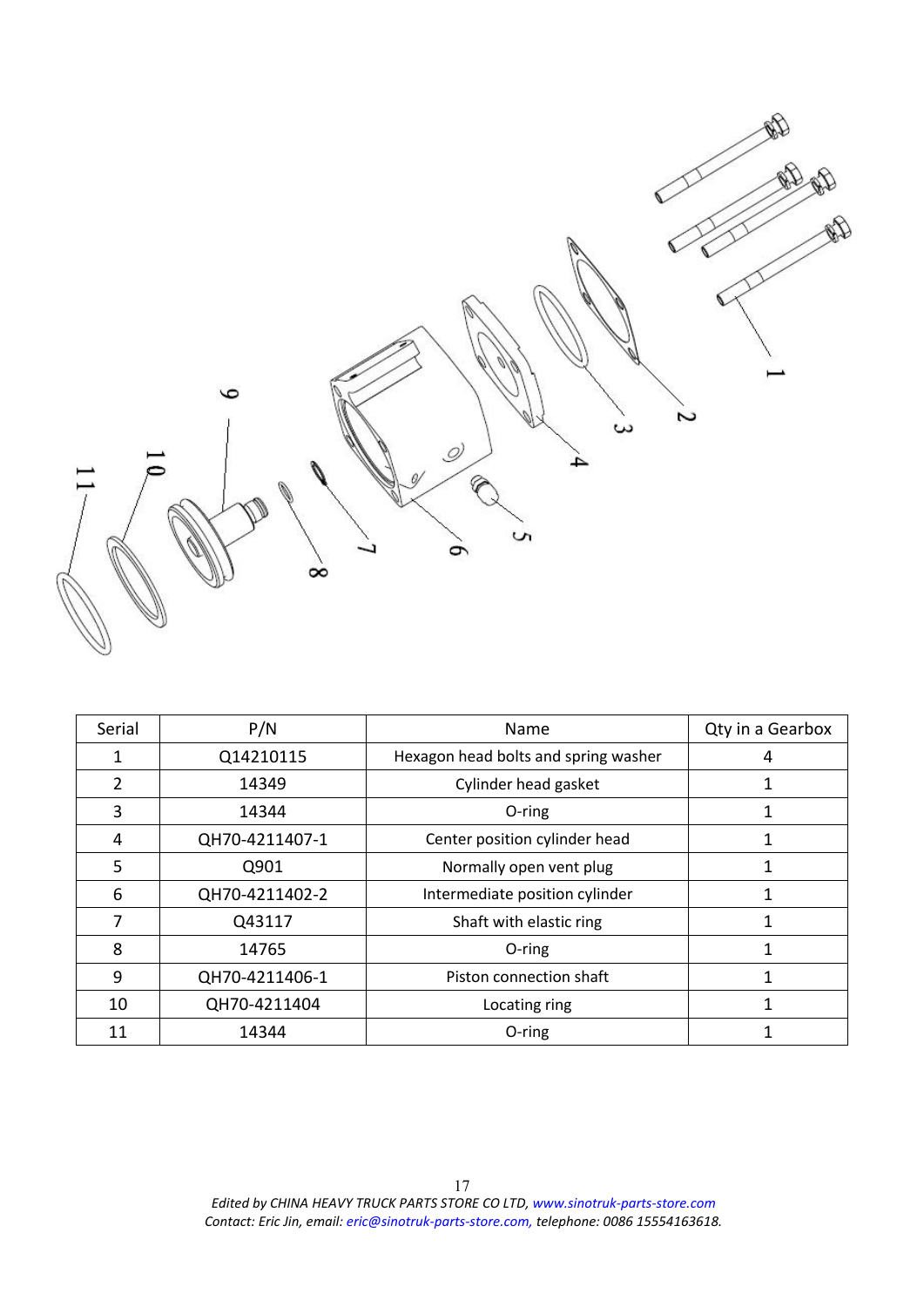

| Serial         | P/N              | Name                                             | Qty in a Gearbox |
|----------------|------------------|--------------------------------------------------|------------------|
| 1              | QH50-4211101-1   | Shell                                            | 1                |
| $\overline{2}$ | Q40310 (GB93-87) | Spring washer 10                                 | 9                |
| 3              | Q150B10130       | Hexagon socket head cap screws                   | 9                |
| 4              | QH50-42111312    | Fork set screw                                   | 1                |
| 5              | QH50-42111301    | Fork                                             | $\mathbf{1}$     |
| 6              | QH50-42111305    | Fork shaft                                       | 1                |
| 7              | QH50-42111302    | Meshing teeth                                    | 1                |
| 8              | QH50-4211105     | Hollow shaft                                     | 1                |
| 9              | QH50-4211110     | Support spring assembly                          | 1                |
| 10             | K505517          | Needle roller bearings                           | $\overline{2}$   |
| 11             | 32205            | <b>Tapered Roller Bearings</b>                   | 1                |
| 12             | QH50-4211106     | Input gear                                       | 1                |
| 13             | QH50-4211104     | Input gear ring                                  | 1                |
| 14             | Q1811030         | Hexagon flange face bearing with toothed<br>bolt | 1                |